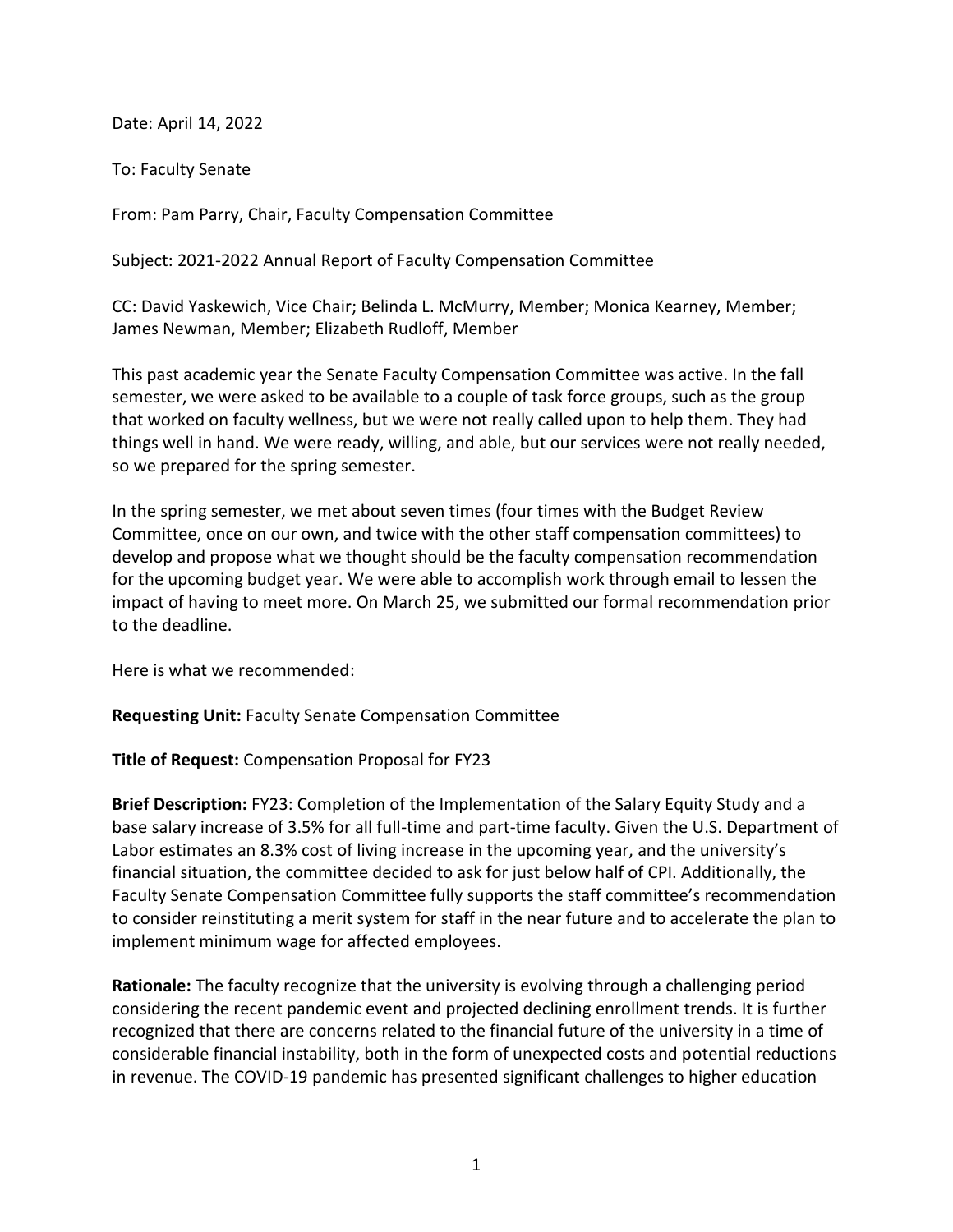where faculty have had to adopt more flexible approaches to teaching. In addition, recent cuts in the number of faculty lines also have impacted the workload.

After the Budget Review Committee completed its work in spring 2021, the university received an unexpected state appropriation that improved the financial situation in the near term. During that summer, it was announced that faculty and staff would receive a 2% pay increase in the upcoming academic year.

In 2019-2020, the university funded a pay equity study with a proposed plan to implement pay adjustments over the next three fiscal years. According to Evergreen Solutions, the faculty market results showed a 15.7% average below market. Over the past decade plus, the university has prioritized spending in areas other than employee wages and benefits. This trend has seen employee benefits decline year after year, as employee costs for benefits have increased and wages have stagnated. During this period, employee compensation has not kept pace with these losses and costs of living increases. The following demonstrates a six-year period showing percentage of raises and cost of associated inflation:

FY 2017: 1.5% salary increase, 2.1% inflation;

FY 2018: 0% salary increase, 1.9% inflation;

FY 2019: 0% salary increase, 2.3% inflation;

FY 2020: 1.0% or \$700 salary increase, 1.3% inflation;

FY 2021: 1% midyear salary increase; 7.1% inflation;

FY 2022: 2% salary increase; 8.3% inflation.

In summary, the rate of inflation has consistently outpaced the growth rate in faculty salaries, which was true in each of the past six years. This gap was particularly noteworthy when the pace of inflation accelerated to 7% in 2021, which was the highest rate experienced since 1982. This is without considering the negative effects from market pay and the increasing cost of health care benefits, which are climbing significantly faster than inflation.

Therefore, the Faculty Senate Compensation Committee, with the unanimous support of the Faculty Senate, would like to request the following for consideration for FY23:

• Base salary increase of 3.5% for all full- or part-time faculty for FY23.

• Implementation of the completion of the three-year roll out of the pay equity market adjustments totaling \$709,056 (30% in FY23).

• Begin long-range planning for reinstituting a staff merit pay system.